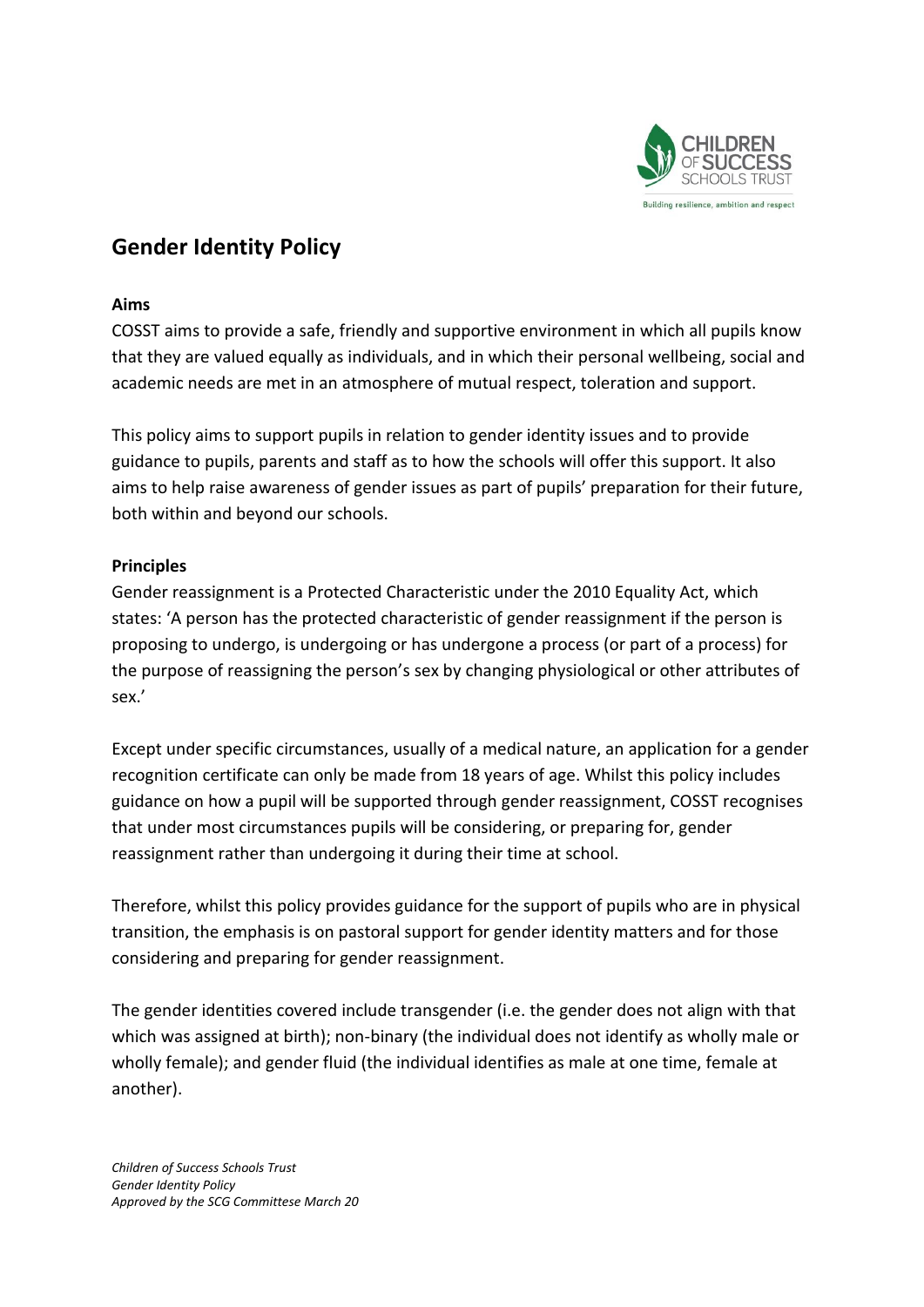Legally, a birth certificate can only be changed through an appropriate application. This means that in certain formal situations (e.g. census information, statutory assessments), the school will need to continue to use the gender and birth name of any pupil. This does not alter the guiding principles of this policy.

The well-being, happiness and safety of the pupil is paramount, and at all times the schools will seek to work with the pupil to ensure that the support provided is well-informed, flexible and clear.

# **Support of Pupils**

COSST would always wish to be informed of gender identity issues so that it can support the pupil concerned, both personally and within the community. This might come about through disclosure from the pupil to a member of staff, information from the parents of the pupil involved, or information provided when the pupil joins the school. The schools will treat any such information in the strictest confidence, as it would any personal and sensitive information. Information would only be revealed with the prior agreement of the individual involved, or if the safety and vital interests of the individual would otherwise be harmed. It follows that the schools expect all information relating to a pupil's circumstances to be treated confidentially and sensitively by all those in the schools' community.

Full support will be given from the schools, including, but not exclusively, the child's class teacher, Head of School or Executive Headteacher, phase leader and School Nurse. This includes all matters relating to gender identity.

The schools are responsible for ensuring that individual pupils, including those involved with matters of gender identity, continue to feel safe and happy within the school community. This is an important part of the support provided. Individuals will be consulted and their agreement obtained if the schools consider that information needs to be shared in order to ensure that the community, or parts of the community, remain a safe and happy environment for the individual pupil.

We would expect parents to be aware of gender identity issues and, typically, fully involved in providing support.

We shall support and discuss gender identity issues with pupils and engage with outside agencies in order to provide the best possible support for a pupil who is reaching decisions regarding gender identity.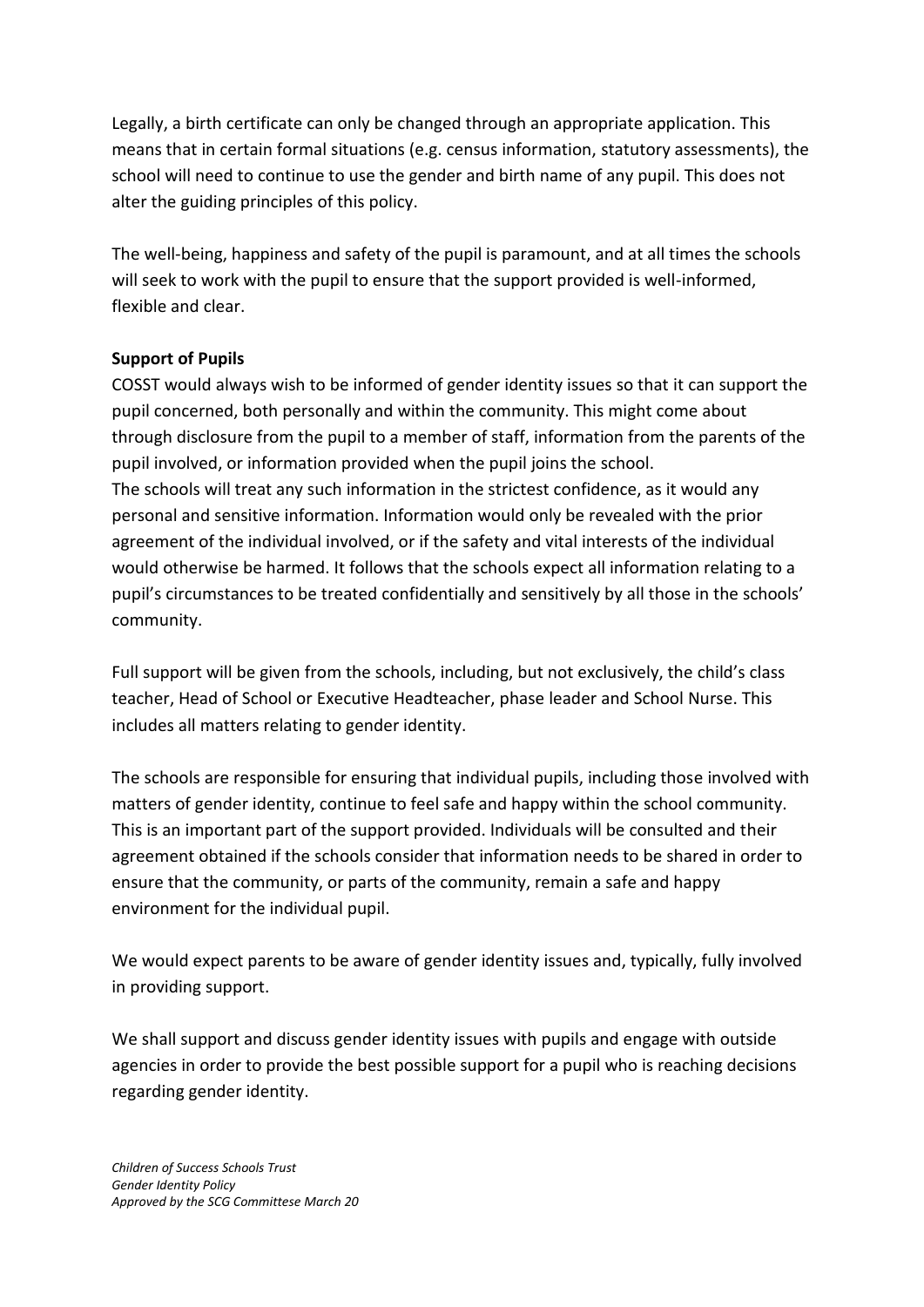The schools do not tolerate transphobic harassment, and such behaviour will be dealt with in the same way as any other form of bullying, as set out in the Anti-Bullying Policy.

# **Procedures for Providing Support with Gender Transition**

COSST recognises that a pupil may take the decision to transition gender during their time at school. The schools would ask that they are notified of any such decision formally, and with sufficient advance notice, so that it can provide the necessary support.

The gender transition may not involve any change in physical appearance during the pupil's time at school. However, the schools still need to be notified and to ensure the appropriate support and practical arrangements associated with such a decision.

A small group of staff will then assess the circumstances, under the supervision of the Executive Headteacher or Head of School. The pupil, and under normal circumstances the parents or carers of the pupil, will be consulted during this process to allow the pupil to reflect on the decision and how the school can best support it. The age and circumstances of the pupil, as well as the advice of outside agencies, are likely to be taken into consideration during this process.

The group, in conjunction with the pupil, and the parents or carers, will consider and determine the on-going pastoral support needed, including possible involvement of outside agencies. Pastoral support will include, though not be limited to, (a) consideration of the understanding of the wider community, (b) how the pupil is to be addressed, including with respect to pronouns (for example he, she, ze), and (c) curriculum (including PSHE).

The group, in conjunction with the pupil, and normally the parents, will consider and determine the practical arrangements necessary. These are likely to include, but are not limited to, uniform, toilet facilities, sports options, changing facilities and arrangements on trips involving overnight stays.

The support described is designed to allow on-going flexibility of approach, in the knowledge that all gender identity matters are individual. Consultation and discussion with the individual pupil will remain central at all times.

### **Monitoring and evaluation**

The monitoring and evaluation of the effectiveness of this policy and its implementation will be carried out by the Executive Headteacher, taking account of information provided by the staff. The Senior Leadership Team will review annually the effectiveness of the policy.